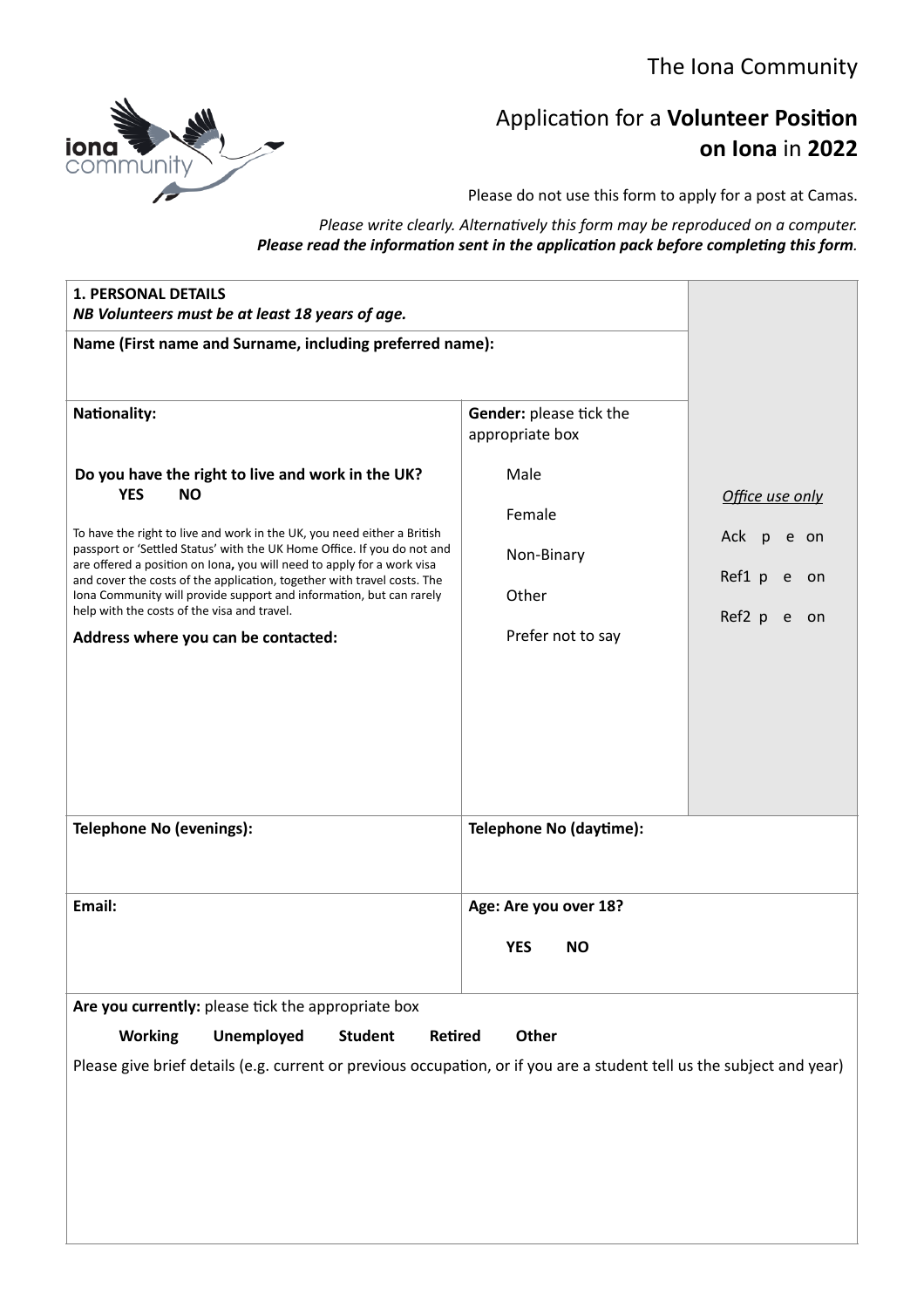# **2. LENGTH OF STAY AND AVAILABILITY**

Iona voluntary posts are usually for a **minimum** of 8-12 weeks. Where appropriate, preference will normally be given to applicants who can commit to 3 months or more.

**How long would you like to volunteer for (how many weeks, or how many months)?** 

**When are you available (please give the earliest date from and the latest date to):**

**3. ABOUT YOURSELF Why are you interested in working as a volunteer for the Iona Community on Iona?**

**Which voluntary roles\* are you interested in applying for? Please explain why they appeal to you, and what you would bring to the positions in terms of experience, skills or personality.** Please give as much information as you can about your suitability. It will enhance your chances.

\* Please refer to the information on Role Profiles provided at the end of this document, and use as much space as you need. If you are interested in more than one role, please list them in order of preference, with your top choice first.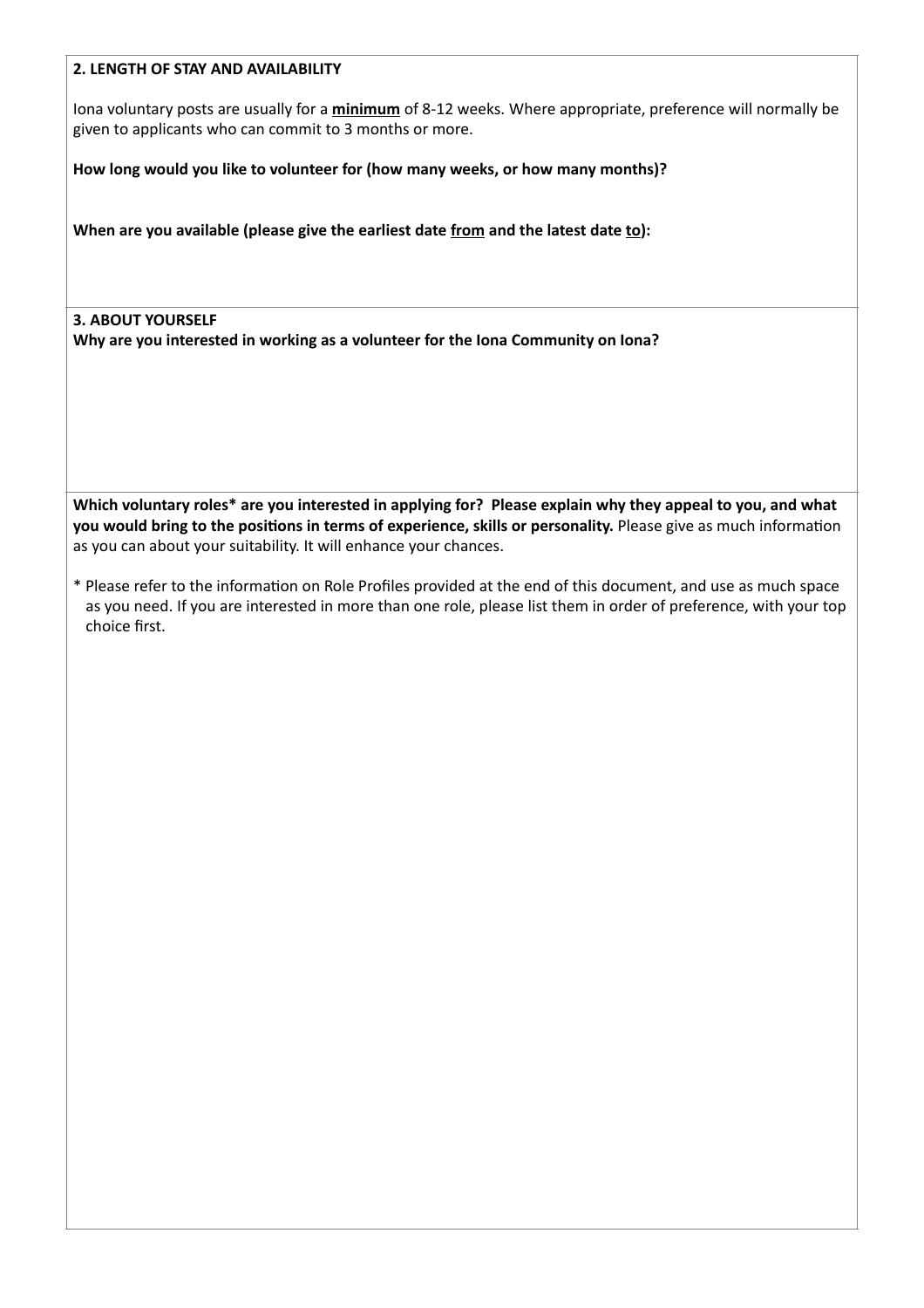**Interests and skills** Please include any other skills that might contribute to life on Iona, such as whether you play a musical instrument or sing, speak other languages, have had first-aid training, or have a valid driving license.

**How did you hear about the Iona Community?**

**How did you find out about this opportunity to volunteer on Iona?**

## **Have you already volunteered for the Community on Iona or applied before? YES NO**

If YES, please give details:

**Training and qualifications:** Please include formal training, with approximate dates.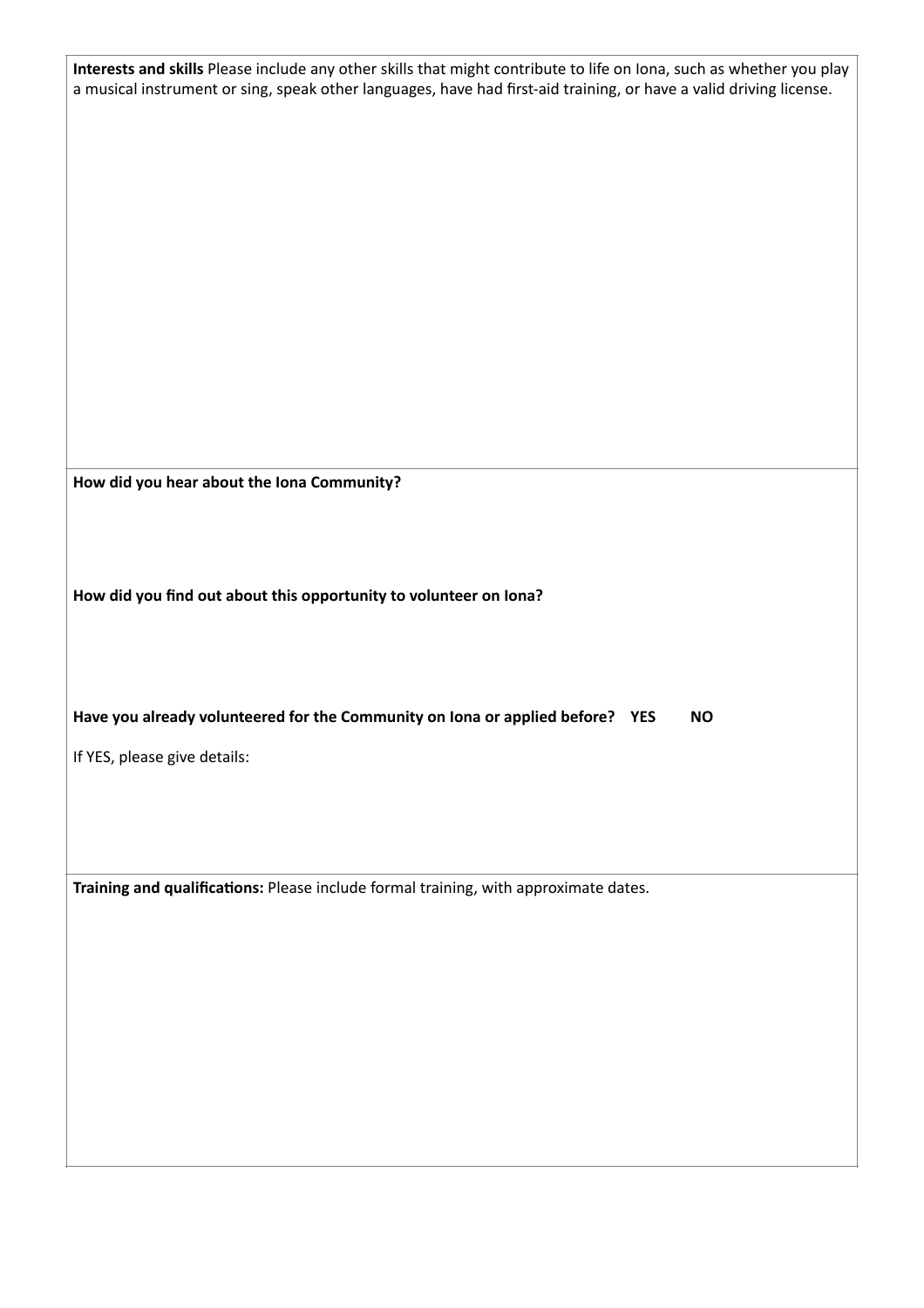**Work experience:** Please include also voluntary work and state approximate dates.

Many of our volunteering positions are physically demanding e.g. walking several thousands of steps every day (mostly HK, Maintenance and Sacristy), standing for long periods of time (mainly Kitchen and Shop), lifting and bending (all departments). **Do you have any special needs which make one of these positions difficult for you? If yes, please specify.** 

**Volunteering on Iona can also be emotionally demanding, and we have a duty of care for all our staff. Is there anything that we need to be aware of as we consider your application?**

Because of the nature of our work, which includes providing accommodation and recreational facilities for young people, Section 4(2) of the Rehabilitation of Offenders Act 1974 does not apply, and we need to know about any spent convictions as provided for by the Rehabilitation of Offenders Act (Exemptions) Order 1975.

#### **Have you been convicted of a criminal offence or have you any criminal charges pending? YES NO**

**If YES**, please complete the attached declaration form and return it with this application form. Please note that this will not necessarily preclude you from volunteering with the Iona Community, and that all information given will be treated in strict confidence.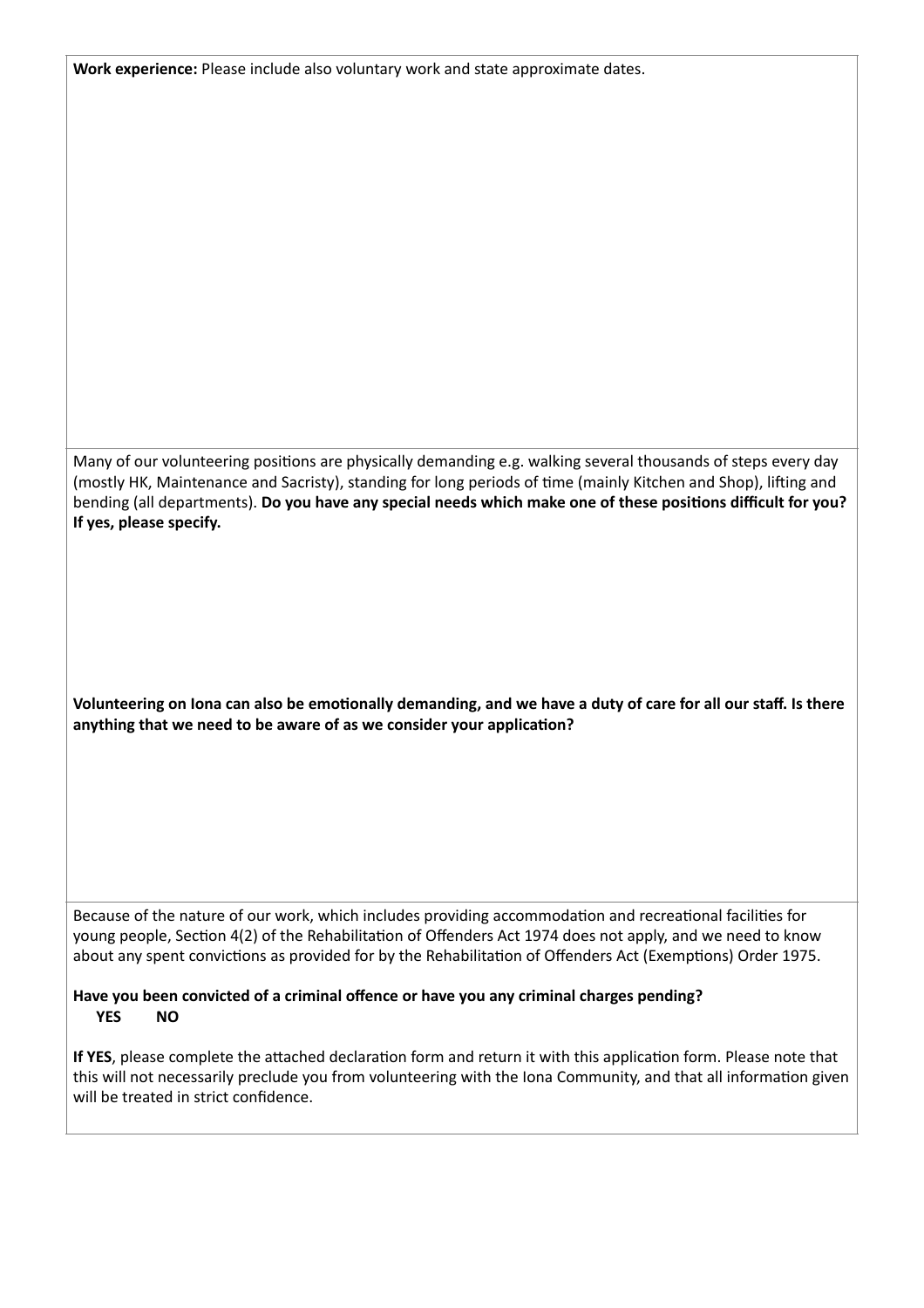# **4. REFERENCES**

Please give details of two people who are willing to act as referees for you. **We will only contact your referees – if possible by email – if we decide to offer you a position.** Please note that we may not be able to make a formal offer to you if we have not received two references. You should therefore ensure that your referees are able to respond promptly to our request. References will be kept on file for two years.

| Referee 1 should be able to comment on your work<br>abilities (e.g. a former employer, work supervisor or<br>tutor, but NOT a friend or relative): | Referee 2 should be able to provide a personal<br>reference (e.g. a family friend or your minister, but<br>NOT a relative): |  |
|----------------------------------------------------------------------------------------------------------------------------------------------------|-----------------------------------------------------------------------------------------------------------------------------|--|
| Name:                                                                                                                                              | Name:                                                                                                                       |  |
| Address:                                                                                                                                           | Address:                                                                                                                    |  |
|                                                                                                                                                    |                                                                                                                             |  |
|                                                                                                                                                    |                                                                                                                             |  |
|                                                                                                                                                    |                                                                                                                             |  |
|                                                                                                                                                    |                                                                                                                             |  |
| Tel:                                                                                                                                               | Tel:                                                                                                                        |  |
| Email:                                                                                                                                             | Email:                                                                                                                      |  |
|                                                                                                                                                    |                                                                                                                             |  |
| In what capacity are you known to this person?                                                                                                     | In what capacity are you known to this person?                                                                              |  |
|                                                                                                                                                    |                                                                                                                             |  |
|                                                                                                                                                    |                                                                                                                             |  |

# **5. DECLARATION**

*I* wish to apply to join the voluntary staff of the Iona Community and confirm that all information given here is *true and correct to the best of my knowledge.*

| Signature:<br>(this can be typed if application is being sent by email) | Date: |
|-------------------------------------------------------------------------|-------|
|                                                                         |       |

Please return this completed form by **one method only** in either of the following ways: **either** by e-mail: to *VolunteerApplications@iona.org.uk* (preferred) **or** by post to: Operations Manager, The Iona Community, Iona, Argyll PA76 6SN *Telephone enquiries may be made on +44 (0)1681 700404*

**Please remember also to complete and return the Declaration Form below**.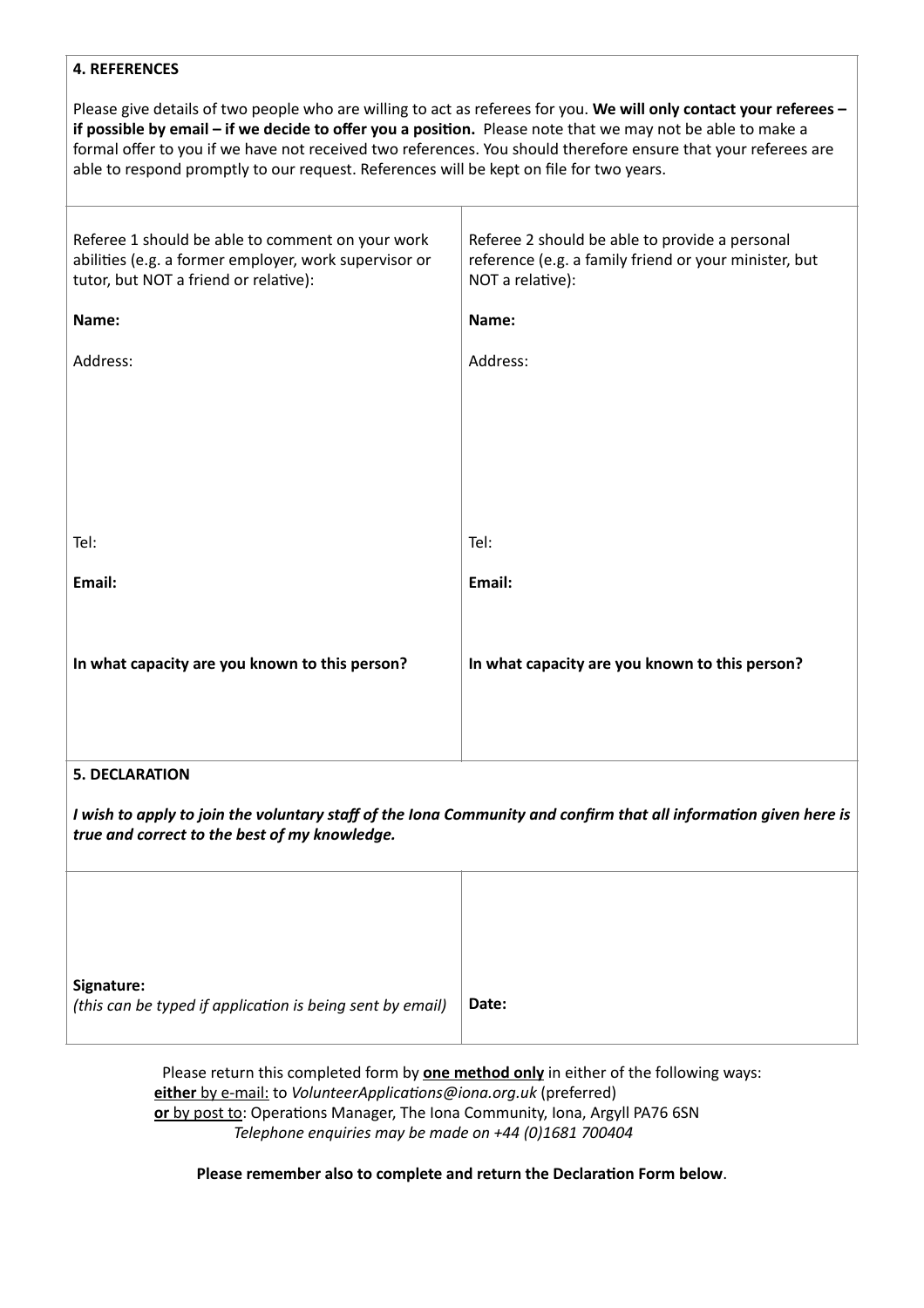#### The iona community

# **CRIMINAL CONVICTIONS - DECLARATION FORM**

# **Private & Confidential**

Please only complete this form if you have answered 'YES' to the question about criminal convictions.

If have answered 'YES', you must complete thjs form in full. Your application will not be taken any further without it.

If you require additional space, please continue on a separate sheet.

# **NOTE:**

*The information you give in this form will be treated in the strictest confidence.*

# **Section 1:**

**a. When did the offence take place? What were you charged with? What sentence did you receive?**

- **b. What were your circumstances at that time? i.e. family, financial, etc.**
- **c. What have you learned from the experience?**

# **d. What is your present situation and your future expectations?**

**Section 2: Declaration** (I certify that all information contained in this form is true and correct to the best of my knowledge and realise that false information or omissions may lead to dismissal).

Signature: \_\_\_\_\_\_\_\_\_\_\_\_\_\_\_\_\_\_\_\_\_\_\_\_\_\_\_\_\_\_\_\_\_\_\_\_\_\_ Date: \_\_\_\_\_\_\_\_\_\_\_\_\_\_\_\_\_\_\_\_\_\_\_\_\_\_\_

VOLUNTEERING ON IONA IN 2022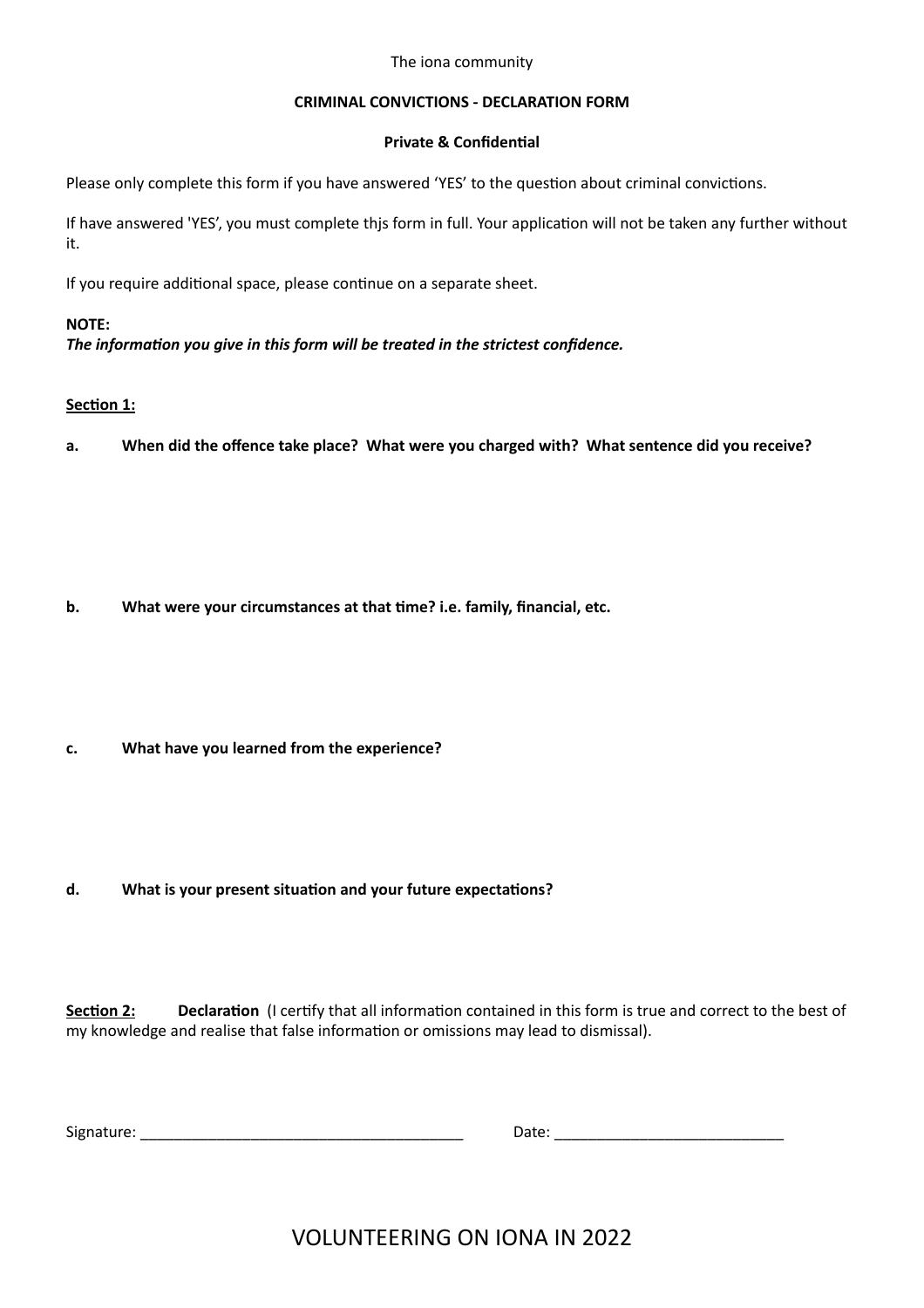# **VOLUNTEER EXPECTATIONS**

You will find below a brief description of the key role profiles on offer. Please note, however, that all volunteers are expected to be team players with a flexible approach to work. In particular, all volunteers need to be aware of, and accept that, they will be requested at times to work in departments other than the one they have been allocated to.

Other key requirements for all volunteers are that:

- They share the Iona Community's commitment to radical hospitality and the common life, and support the Iona Community's aims and purposes. For more information about these aims and purposes, look for the Appendix in the document titled 'Volunteering for the Iona Community on Iona – an Introduction' and visit the Iona Community website (ww.iona.org.uk).
- They are prepared to share in the ministry of hospitality and the common life of work and worship in the Abbey Centre. This means not only carrying out particular tasks within the department they will have been allocated to, but also eating and worshipping in community, as well as engaging with guests and visitors.
- Good physical strength and stamina. Many of the tasks that our volunteers help with are physically demanding. Duties often require standing on one's feet for long periods of time and/or carrying heavy loads.
- Strong resilience living on a small island off an island with a constant flow of changing guests and visitors can be very demanding mentally and spiritually.

# **ROLE PROFILES**

# **Kitchen Volunteer**

- The Abbey Kitchen Team consists of five people: Abbey Cook, Deputy Cook and three assistants. Working in shifts, they prepare breakfast, lunch and dinner for guests and staff.
- The main tasks typically include chopping and preparing food under the supervision of the Abbey Cook or the Deputy Cook, washing up and cleaning, as well as receiving and putting away food deliveries.
- Kitchen assistants are not expected to be professionally trained cooks, as training will be provided. However, experience of cooking and interest in food are highly desirable. Good physical health is important as the duties involve carrying heavy delivery boxes, washing large pots, and standing for long periods of time.

### **Sacristan Volunteer**

- The Sacristan Assistant will support the Abbey Sacristan in preparing the Abbey Church for worship in different ways according to the particular service and in keeping the worship and prayer areas clean and in good order, together with assisting in welcoming and supporting those leading worship and those taking part of worship.
- Main tasks will typically include helping to set up for services and clearing up afterwards, cleaning the church in line with COVID guidance, re-filling the candles with oil, keeping the votive candles stocked up in the Abbey Church and St. Oran's Chapel, emptying donation boxes, assisting with counting the money from these donation boxes and from church collections, and engaging with worshippers visiting the Abbey.
- Training will be provided, but experience of working in a church and an interest in creative forms of worship is highly desirable.

# **Housekeeping Volunteer**

- The Housekeeping team is responsible for all housekeeping in the Abbey Centre (e.g. bedrooms, showers and toilets, refectory and common areas) as well as the public toilets and the offices in the Welcome Centre. The team is also responsible for all tasks around the servery before, during and after meals – from laying tables in the refectory to washing up.
- Main tasks will typically include regular cleaning of showers, toilets and common areas; changing beds and cleaning bedrooms on change-over days; laundry; laying tables and washing up. There is also a strict regime of regular sanitising in place.
- Training will be provided, but experience of housework is highly desirable. Good physical health is essential as well as the ability to carry loads of up to 15 kilos.

### **Programme Volunteer**

• The role supports the planning and delivery of creative programme events and activities for guests and visitors of all ages. This includes events on justice and peace and on ways in which the values and vision of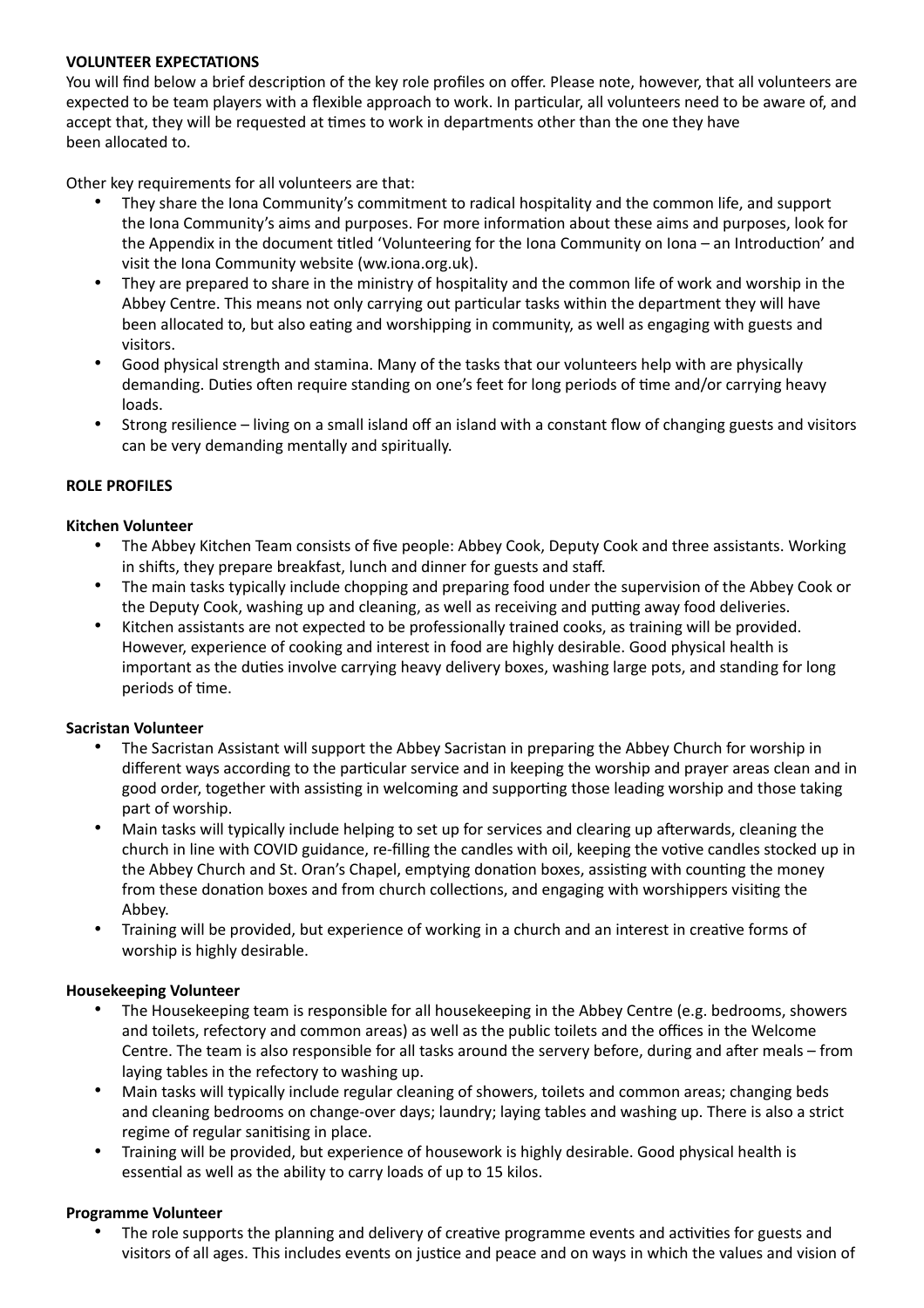the Iona Community are lived out. It is a varied, active and demanding role, working closely with the Programme Manager. This role is a wonderful opportunity to contribute to some of the highly imaginative and inspiring ways in which guests and staff learn together and experience being part of community life.

- Main tasks will include setting up a wide range of programme sessions and activities, indoor and outdoor, for guests of all ages and backgrounds, and clearing away afterwards; gathering material for new activities; liaising with guests, visitors and staff; assisting with pilgrimage activities; helping produce written and online material; assisting with organising feedback on the programme; and looking after the programme resources and written records.
- Experience in running community or church activities is a bonus and an adaptable, outward-focused approach, along with attention to detail, is desirable.

# **Maintenance Volunteer**

- The maintenance team looks after the Iona Community's properties and gardens on Iona, and is also responsible for driving the Community van in support of day-to-day operations (e.g. transporting guests' luggage). It also carries out most Health & Safety checks such as fire alarm, and assists other departments with heavy duty works (e.g. putting bins out or receiving deliveries).
- Main tasks will typically be minor repairs of various kinds, both indoors and outdoors, painting and decorating, grass cutting and gardening, driving the van, and compliance checks.
- A valid driving license is essential to work in Maintenance, as is good physical health and the ability to lift up to 15 kilos. Experience of DIY or even of the building trade would be highly desirable.

### **Musician Volunteer**

- This is an excellent role for a piano player or other musician with a passion for music and its role within worship. Helping to provide a range of music suitable for services of worship, common life activities and residential programmes at the Abbey Centre, you will be based in the Abbey Church and support the Abbey Musician.
- Main tasks include providing music on the Abbey Musician's days off, setting up spaces and clearing away, organising instruments and recordings, helping to run sessions with Abbey guests and staff, maintaining equipment and musical resources, supporting and promoting Iona Community worship material, including that of the Wild Goose Resource Group, assisting with the recording of copyright and performance rights, and helping to lead "Wee Sings".
- Flexibility, punctuality, reliability and attention to detail are important for this role, along with a creative and inclusive approach to music and worship. Working from the music loft in the Abbey Church, nimbleness and an ability to share small spaces will be an asset. Previous experience of church or community music-making is highly desirable, and the ability to sing and/or to play one or two musical instruments would be welcome.

### **Administration Volunteer**

- This role is primarily based in the Welcome Centre, which is inside the Iona Community's shop. Tasks will vary from day to day, depending on what is going on at any one time, but will typically involve help in answering the phone, admin back-up such as photocopying or folding documents, dealing with general enquiry emails, sorting the post, and last but not least, answering the many queries from visitors (there is no Tourist Information on the island, so visitors tend to ask their questions in the island's shops…).
- Please note that, physically, this is a role that is less demanding than most of the others as it does not require to be on one's feet for long or to carry heavy loads.
- Training will be provided, but experience of working with Microsoft Word, Excel, PowerPoint and SharePoint is helpful, as well as excellent spoken and written English is essential. In addition, prior experience of working as administrative support and well-honed skills at interacting with the public would be a great advantage.

### **Shop Assistant**

- This role is based in the busy Iona Community's shop on Iona, which welcomes tens of thousands of visitors every year. It opens seven days a week in season, and has a turnover of over £250,000. It is run by a team of 5 to 6 people. The shop sells a wide range of products – books, CDs, Celtic jewellery, clothes, gifts, cards and much more. A key priority is to stock items supplied by fair trade organisations and local businesses. The shop also has a hot drinks vending machine.
- Main tasks typically involve receiving and unpacking deliveries, stocking shelves, serving customers and operating the till and credit card machine, together with general cleaning duties. It is a physically demanding role, which requires being able to stand for long periods as well as move heavy boxes.